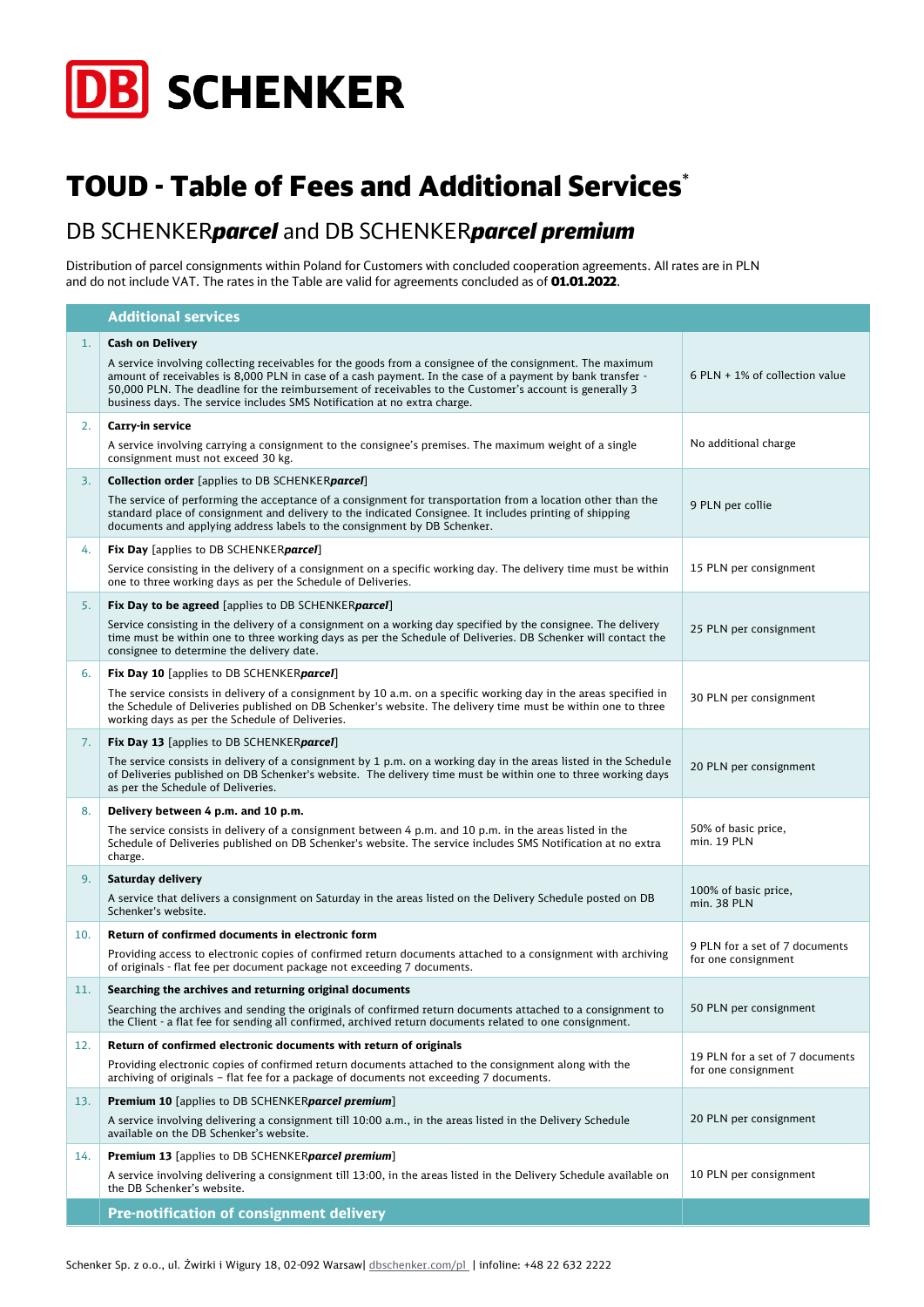| 15. | <b>Email Pre-notification</b>                                                                                                                                                                                                                                                                                                                                                                                           |                                                                                                               |
|-----|-------------------------------------------------------------------------------------------------------------------------------------------------------------------------------------------------------------------------------------------------------------------------------------------------------------------------------------------------------------------------------------------------------------------------|---------------------------------------------------------------------------------------------------------------|
|     | Additional service consisting in sending an e-mail to the Recipient with information about the planned delivery<br>of the consignment.                                                                                                                                                                                                                                                                                  | Free-of-charge service                                                                                        |
| 16. | <b>SMS Pre-notification</b>                                                                                                                                                                                                                                                                                                                                                                                             | 0,80 PLN per consignment for                                                                                  |
|     | Additional service consisting in sending to the Recipient an SMS message with information about the planned<br>consignment delivery.                                                                                                                                                                                                                                                                                    | DB SCHENKERparcel<br>Free-of-charge for<br>DB SCHENKERparcel premium                                          |
| 17. | <b>Phone Pre-notification</b>                                                                                                                                                                                                                                                                                                                                                                                           | 8 PLN per consignment for                                                                                     |
|     | An additional service involving Schenker contacting a consignee by phone before the delivery of the<br>consignment.                                                                                                                                                                                                                                                                                                     | DB SCHENKERparcel<br>Free-of-charge for<br>DB SCHENKERparcel premium                                          |
|     | <b>Proof of delivery</b>                                                                                                                                                                                                                                                                                                                                                                                                |                                                                                                               |
| 18. | Electronic proof of delivery with the Consignee's signature                                                                                                                                                                                                                                                                                                                                                             |                                                                                                               |
|     | Providing an electronic copy of proof of delivery with the consignee's signature (bottom part of waybill).<br>Available only in the e-connect application or, upon request, at a DB Schenker branch.                                                                                                                                                                                                                    | In e-connect application - service<br>at no extra charge.<br>At DB Schenker branch - 1 PLN<br>per consignment |
| 19. | Paper proof of delivery                                                                                                                                                                                                                                                                                                                                                                                                 |                                                                                                               |
|     | A service consisting in printing by DB Schenker, based on the Contracting Party order placed at the time of<br>ordering the shipment, document confirming delivery and obtaining confirmation of delivery in the form of the<br>recipient's signature on a document in paper form.                                                                                                                                      | 3 PLN per consignment                                                                                         |
| 20. | Sending a copy of waybill to the Customer                                                                                                                                                                                                                                                                                                                                                                               |                                                                                                               |
|     | Searching the archive and sending a certified paper copy of the waybill to the Customer.                                                                                                                                                                                                                                                                                                                                | 50 PLN per consignment                                                                                        |
|     | <b>Special deliveries</b>                                                                                                                                                                                                                                                                                                                                                                                               |                                                                                                               |
| 21. | Delivery to retail chains                                                                                                                                                                                                                                                                                                                                                                                               |                                                                                                               |
|     | Delivery to logistics centers and chain stores requiring special conditions for delivery (e.g. delivery within a<br>time window, waiting to count delivered merchandise, or use of consignee's pre-notification of consignment<br>delivery systems). The valid list of supported retail chains is listed in the Delivery Schedule on the DB<br>Schenker's website.                                                      | 15% of the basic price per<br>consignment                                                                     |
| 22. | Delivery in remote areas                                                                                                                                                                                                                                                                                                                                                                                                |                                                                                                               |
|     | Delivery to areas that are difficult to access, generally not associated with urban development, such as<br>mountain and coastal areas, where access is significantly restricted or involves additional requirements for the<br>means of transport delivering the consignment. The fee is applicable to the areas listed in the Delivery<br>Schedule posted on DB Schenker's website.                                   | 30% of the basic price per<br>consignment                                                                     |
| 23. | Delivery in urban areas with difficult access                                                                                                                                                                                                                                                                                                                                                                           |                                                                                                               |
|     | Delivery in urban areas characterized by impediments due to, but not limited to, entrance fees, significant<br>tonnage restrictions, obtaining paid permits/passes, or hourly restrictions on entry. The fee is applicable to the<br>areas listed in the Delivery Schedule posted on DB Schenker's website.                                                                                                             | 15% of the basic price per<br>consignment                                                                     |
|     | <b>Consignment parameters control</b>                                                                                                                                                                                                                                                                                                                                                                                   |                                                                                                               |
| 24. | <b>Handling non-standard elements</b>                                                                                                                                                                                                                                                                                                                                                                                   |                                                                                                               |
|     |                                                                                                                                                                                                                                                                                                                                                                                                                         |                                                                                                               |
|     | A service involving handling a package whose dimensions or characteristics exceed the standard parameters<br>defined for the service, but meet the conditions defined as the maximum service parameters.                                                                                                                                                                                                                | 25 PLN per collie                                                                                             |
| 25. | Handling of items exceeding maximum parameters                                                                                                                                                                                                                                                                                                                                                                          |                                                                                                               |
|     | The fee applies to consignments that exceed the allowable maximum parameters specified for the service.                                                                                                                                                                                                                                                                                                                 | 80 PLN per collie                                                                                             |
| 26. | Correction of incorrect or incomplete consignment data<br>The fee applies to the correction of Consignee's address and contact data, data on collections and other<br>additional services.                                                                                                                                                                                                                              | 15 PLN per consignment                                                                                        |
|     | <b>Additional fees</b>                                                                                                                                                                                                                                                                                                                                                                                                  |                                                                                                               |
| 27. | Toll                                                                                                                                                                                                                                                                                                                                                                                                                    |                                                                                                               |
|     | A toll charge for the use of toll roads covered by an electronic toll collection system or toll highways covered<br>by payment systems.                                                                                                                                                                                                                                                                                 | 4.71 % of the basic price per<br>consignment                                                                  |
| 28. | Seasonal surcharge                                                                                                                                                                                                                                                                                                                                                                                                      |                                                                                                               |
|     | A fee for handling consignments during peak shipping periods. The seasonal surcharge applies a) for 10<br>business days before and 4 business days after Easter*, b) from 5th business day before 1st May till 3rd<br>business day after 3rd May, c) from 5th business day before and till 3rd business day after Corpus Christi*, and<br>d) from September 1 till December 31 (* - applies to Catholic holiday dates). | 7.5% of the basic price per<br>consignment                                                                    |
|     | <b>Administrative Fees</b>                                                                                                                                                                                                                                                                                                                                                                                              |                                                                                                               |
| 29. | Filling out the electronic data transmission                                                                                                                                                                                                                                                                                                                                                                            |                                                                                                               |
|     | The fee applies to consignments for which electronic data has been filled out without the use of applications<br>integrated with the DB Schenker system.                                                                                                                                                                                                                                                                | 10 PLN per consignment                                                                                        |
| 30. | Preparation of waybills on behalf of the Customer<br>Applies to consignments for which DB Schenker, on behalf of the Customer, prepares waybills and fills out                                                                                                                                                                                                                                                          | 15 PLN per collie                                                                                             |